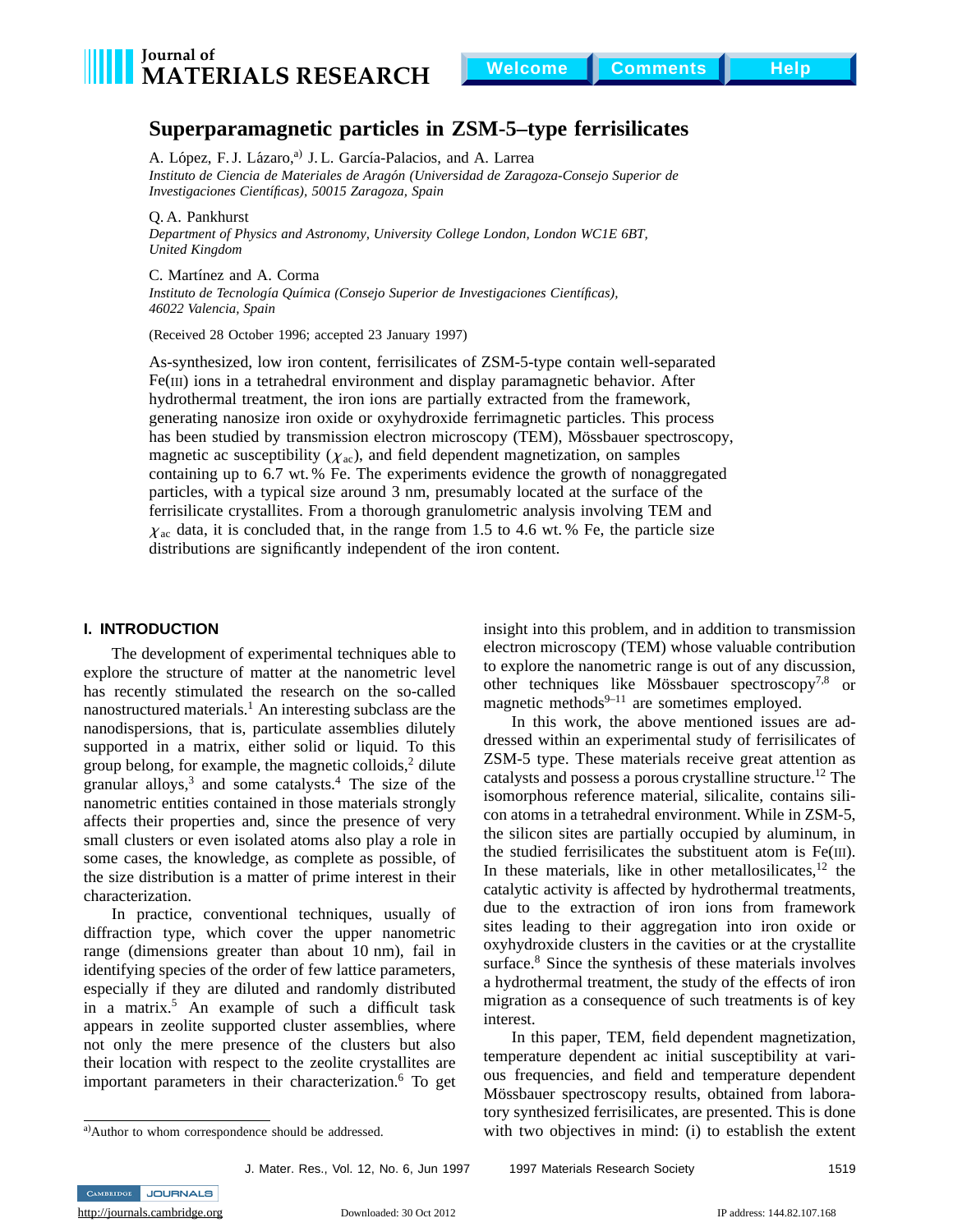to which magnetism may be used to characterize iron in framework positions and to monitor their migration induced by hydrothermal treatments, and (ii) to perform a granulometric analysis of a nanostructured assembly of nonaggregated particles with size distribution properties that might also be amenable to fundamental magnetic studies.

# **II. EXPERIMENTAL DETAILS**

Fe-MFI<sup>13</sup> samples with different Si/Fe ratios were prepared by hydrothermal synthesis following the procedure described previously, $14$  varying the composition of the gel. The synthesis mixture contained amorphous silica (AEROSIL 200, Degussa), tetrapropylammonium bromide, TPABr (98%, Aldrich), iron nitrate (97%, Probus), and sodium hydroxide (98%, Prolabo) in the following molar ratios:  $TPABr/SiO<sub>2</sub> = 0.06$ ,  $H_2O/SiO_2 = 44.33$ , and  $SiO_2/Na = 4.61$ . The different Si/Fe ratios in the synthesis gel are given in Table I. Diluted sulfuric acid (95%, Probus,  $H_2SO_4$ :  $H_2O$  molar ratio of 1 : 4) was added to the synthesis gel to maintain a pH value of 12. Crystallization of the gels was carried out in PTFE-lined stainless steel stirred autoclaves at 150 °C. Hydrothermal treatments (100% steam at atmospheric pressure) were carried out at 1023 K for 3 h, with the exception of the sample of 4.6% Fe, which was obtained by steam calcination at 723 K for 3 h.

The samples differed in color depending on their Fe(III) concentration and on the thermal treatment (Table I). On the basis of Mössbauer results, Meagher *et al.*<sup>8</sup> concluded that a white color is a necessary but not sufficient condition for having all the iron in framework sites. All of our as-synthesized samples are white. Hydrothermal treatment produces colored samples for iron concentrations  $\geq 1\%$ , with the colors varying from off-white to brown, through several yellow intensities, with increasing iron content.

TEM experiments were performed in a JEOL 2000 FX II microscope operated at 200 kV (point to point resolution:  $2.8$  Å) and equipped with an Oxford/Link energy dispersive spectrometry (EDS) analytical system (resolution: 141 eV at 5.9 keV). To prepare specimens for TEM observations, samples were crushed in an agate

mortar, dispersed in acetone, and placed onto a carbon reinforced lacey formvar microgrid.

Mössbauer spectra were recorded using a 50 mCi unpolarized  $57 \text{C}$ , coRh source of 14.4 keV  $57 \text{Fe}$   $\gamma$ -rays. Constant acceleration mode was used, with the source velocity following a triangular drive waveform. Spectra were recorded in a 576 channel multichannel analyzer, and were folded to remove baseline curvature. Calibration between channel and source velocity was with reference to an  $\alpha$ –Fe foil at room temperature. Low temperature spectra were recorded in a liquid helium bath cryostat, and applied field spectra were obtained using a 10 T superconducting magnet.

Dynamic ac susceptibility and field dependent magnetization measurements were performed in a SQUID magnetometer (Quantum Design) equipped with an ac option. The amplitude of the ac exciting field was 0.11 mT and the frequencies used were in the range 0.1 Hz–1000 Hz.

#### **III. EXPERIMENTAL RESULTS**

#### **A. Transmission electron microscopy**

For the microstructural studies, as-synthesized and hydrothermally treated samples with different Fe concentration were observed via TEM. EDS microanalysis of all these samples confirms the expected chemical composition, in particular the presence of iron. Typical micrographs are shown in Fig. 1. All the steamed samples of high Fe concentration (greater than 1%) display the presence of nonaggregated small particles with typical size around 3 nm, while the as-synthesized and the steamed ones of low Fe concentration (less than 1%) do not contain observable particles. In general it is not possible, from a transmission micrograph, to elucidate whether the particles are inside the ferrisilicate crystallites or at their surface. However, owing to their size, several times larger than the ferrisilicate cavities, and to the observation of some of them at the border of the crystallites [see in particular Fig.  $1(c)$ ] we infer that the surfaces are probably their preferential location. The particle size distributions obtained from a statistical analysis of the micrographs are shown in Fig. 2. As can

TABLE I. Description of the concentrations and colors of the samples used in this study.

| $Si/Fe$ in gel <sup>a</sup> | Wt. % Fe in sample | As-synthesized | Hydrothermally treated $(750 °C)$ |  |
|-----------------------------|--------------------|----------------|-----------------------------------|--|
| 300                         | 0.4                | white          | white                             |  |
| 100                         |                    | white          | off-white                         |  |
| 60                          | 1.6                | white          | yellow                            |  |
| 35                          | 2.8                | white          | brown                             |  |
| 20                          | 4.6                | white          | light brown <sup>a</sup>          |  |
| 15                          | 6.7                | white          | brown                             |  |

<sup>a</sup>Molar ratio.

CAMBRIDGE JOURNALS

 $b$ This sample was treated at 450 °C.

1520 J. Mater. Res., Vol. 12, No. 6, Jun 1997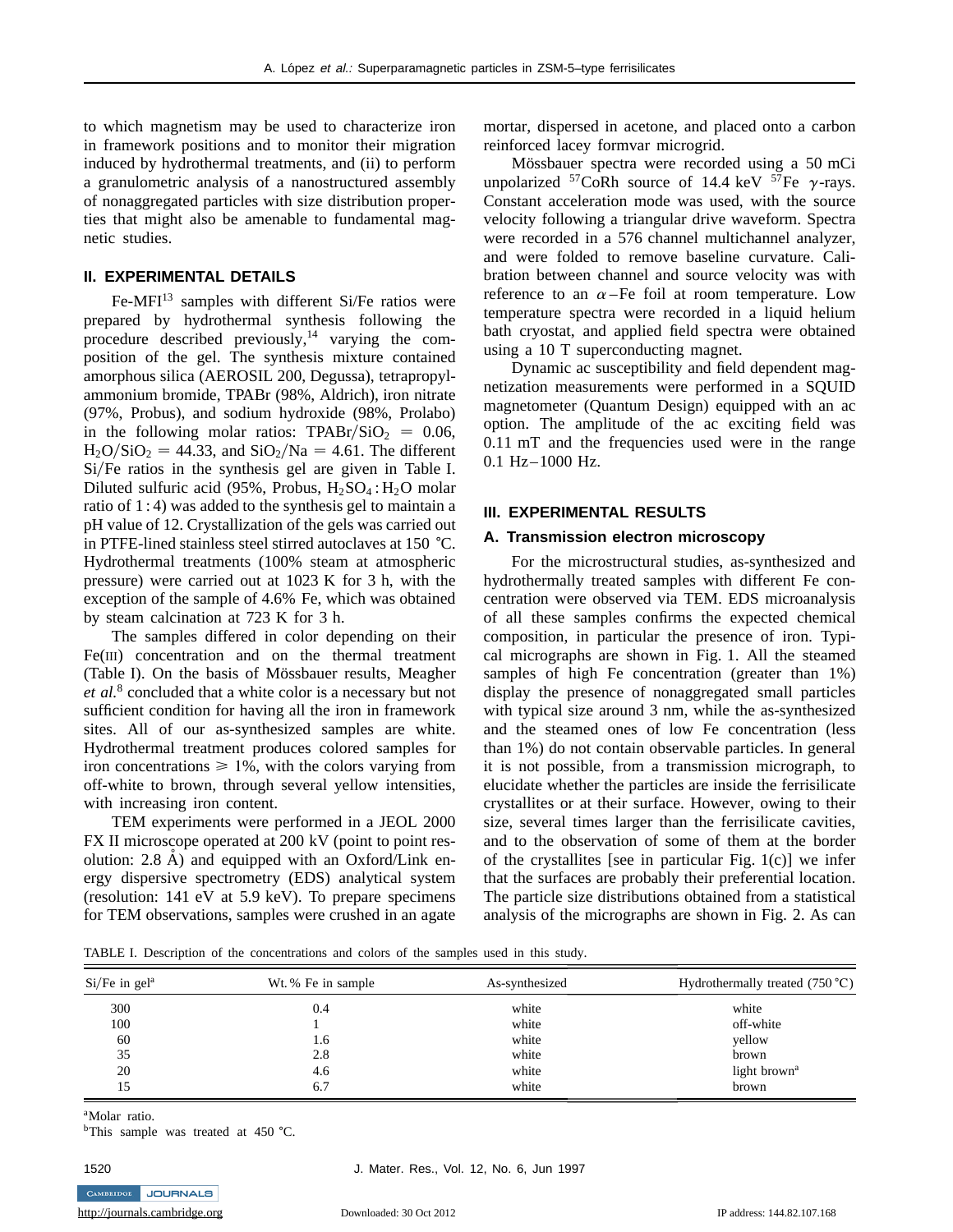

FIG. 1. TEM micrographs of (a) the as-synthesized sample with 4.6 wt. % Fe, (b) the steamed sample with 2.8 wt. % Fe, and (c) the steamed sample with 4.6 wt. % Fe.

be seen, the size distributions of the samples with 2.8, 4.6, and 6.7% Fe look very similar being the mean values calculated from the histograms 3.1, 3.7, and 3.5 nm, respectively.

To get information about the crystal structure of the particles, microdiffraction experiments were also performed. No crystalline patterns were observed, indicating a low crystallinity of the particles.

J. Mater. Res., Vol. 12, No. 6, Jun 1997 1521

CAMBRIDGE JOURNALS

<http://journals.cambridge.org> Downloaded: 30 Oct 2012 IP address: 144.82.107.168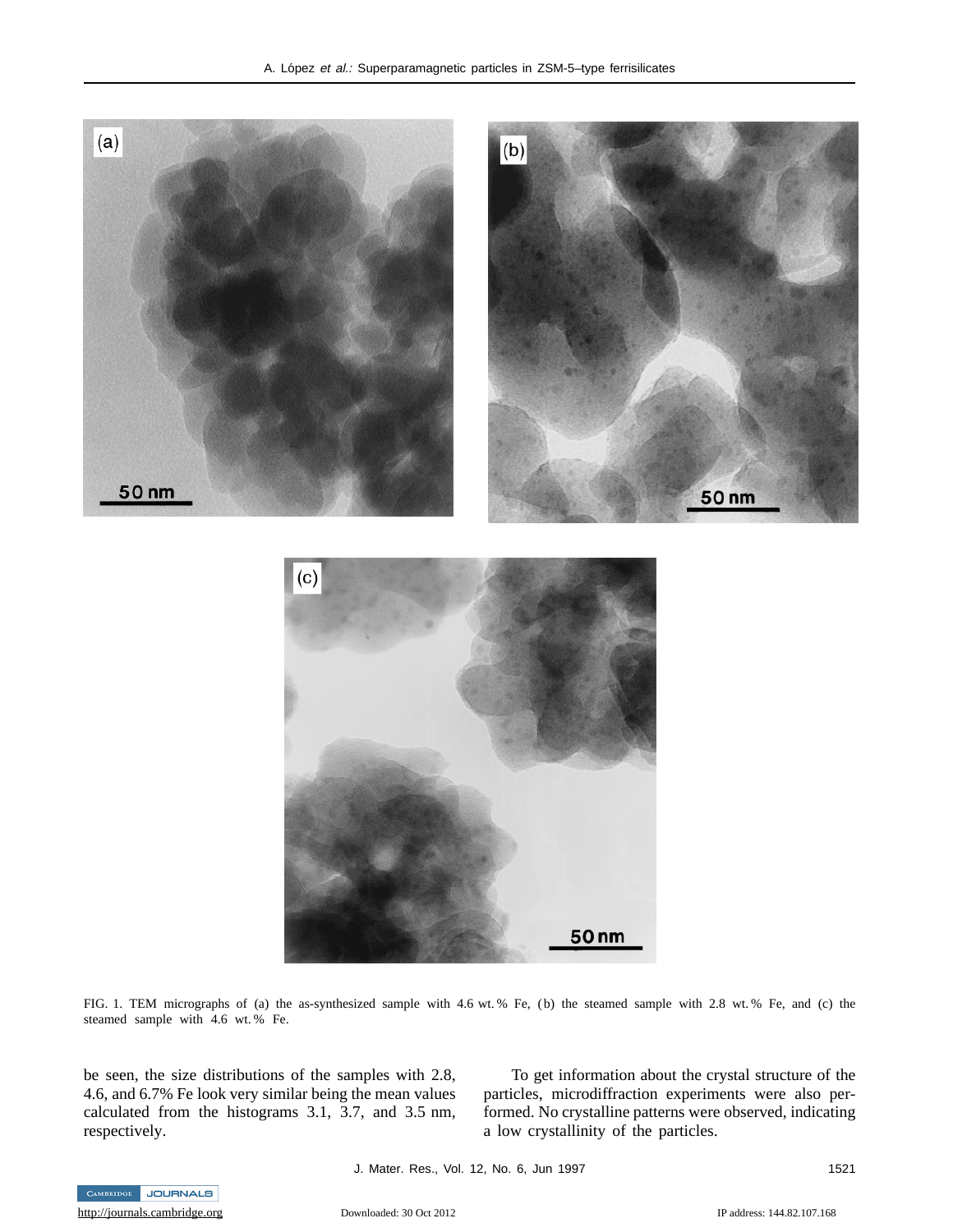

FIG. 2. Particle size histograms determined from the TEM micrographs of the steamed 2.8, 4.6, and 6.7 wt. % Fe samples.

# **B. Mössbauer spectroscopy**

From previous Mössbauer experiments on this type of systems, it is known that the value of the isomer shift parameter  $\delta$  provides atomic-scale information on the environment of the iron atoms.<sup>8,15</sup> As a rule of thumb, spectra with  $\delta$  < 0.3 mms<sup>-1</sup> correspond to ions in tetrahedral coordination while spectra with  $\delta > 0.3$  mms<sup>-1</sup> indicate octahedral coordination. In assynthesized ZSM-5-type ferrisilicates the Fe ions were found to be tetrahedrally coordinated, while in calcined or hydrothermally treated samples it was found to be octahedrally coordinated, and was tentatively attributed to extra-framework iron oxide.8 Thus, the isomer shift criterion can be used to assist the identification of extraframework states.

For our Mössbauer investigations we focused on assynthesized and hydrothermally treated samples with an iron concentration of 4.6 wt. %. Spectra as recorded in zero field at room temperature and 4.2 K, and in an applied field of 10 T at 4.2 K, are shown in Figs. 3 and 4. All data were analyzed using a simple least-squares fitting program assuming Lorentzian lineshapes. Selected parameters from these fits are given in Table II.

### 1. As-synthesized sample

At room temperature and 4.2 K the zero field spectra show two components: a broad singlet and a narrow doublet. The persistence of the broad singlet at 4.2 K implies that it originates in paramagnetic relaxation; the onset of magnetic ordering visible in the wings of the singlet subspectrum at 4.2 K is consistent with this interpretation. The room temperature quadrupole splitting of the narrow doublet,  $0.53$  mms<sup>-1</sup>, is smaller



FIG. 3. Mössbauer spectra of the as-synthesized 4.6 wt. % Fe sample. In the figure the spectra at zero field, at room temperature, and 4.2 K, and the spectrum at 4.2 K with an applied field of 10 T are shown.

CAMBRIDGE JOURNALS

1522 J. Mater. Res., Vol. 12, No. 6, Jun 1997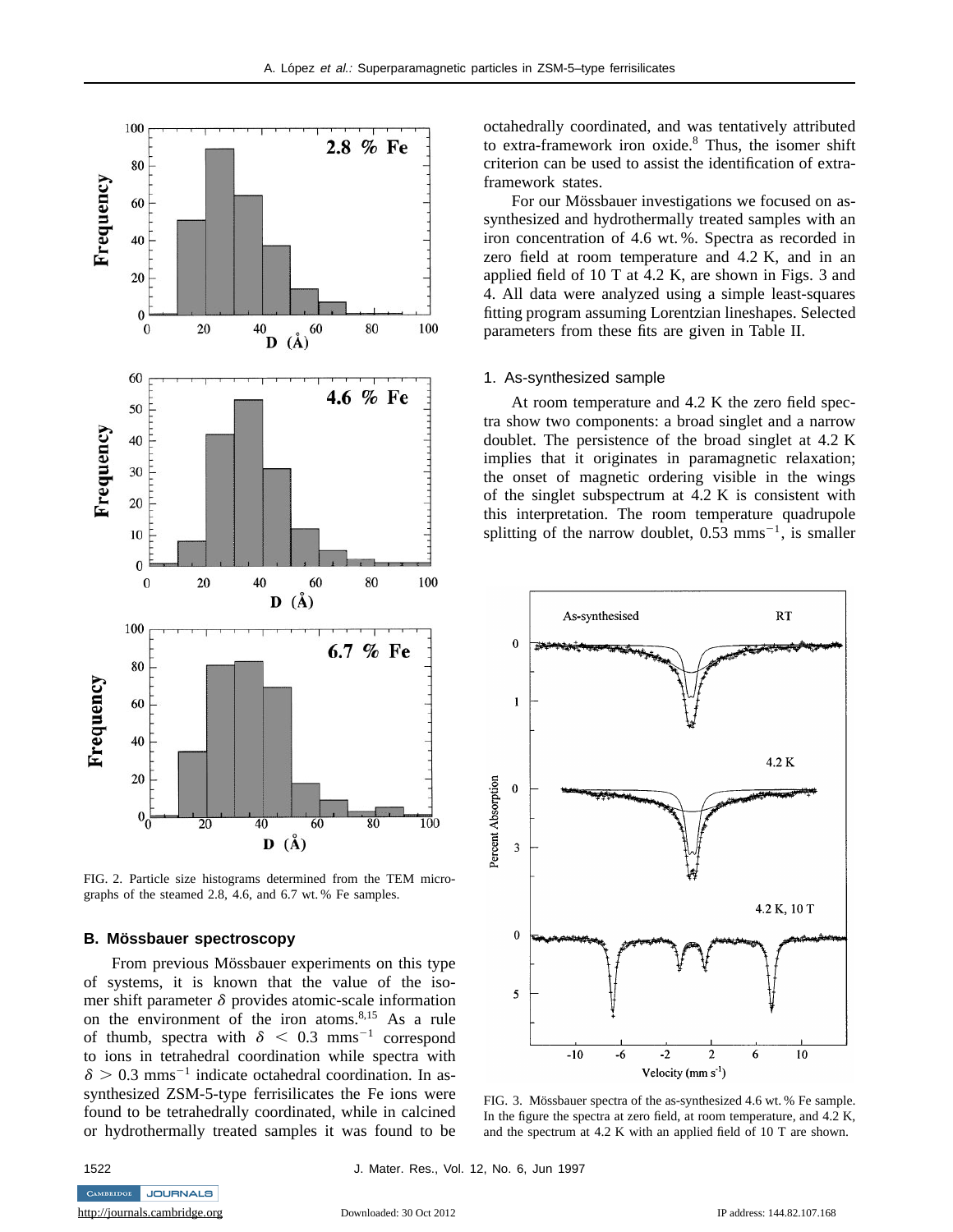

FIG. 4. Mössbauer spectra of the hydrothermally treated 4.6 wt. % Fe sample. In the figure the spectra at zero field, at room temperature, and 4.2 K, and the spectrum at 4.2 K with an applied field of 10 T are shown.

than the  $\sim 0.65$  mms<sup>-1</sup> typically found in octahedrally coordinated Fe oxides. The isomer shift of both components at room temperature is  $< 0.3$  mms<sup>-1</sup>, implying that the iron is in a tetrahedral coordination. In an applied field of 10 T parallel to the  $\gamma$ -ray beam at 4.2 K, four sharp lines appear. This spectrum is a magnetic hyperfine sextet, with line intensities in the ratio  $3:0:1:1:0:3$ in order of increasing Doppler velocity. The absence of lines two and five of the sextet shows that the Fe moments are collinear with the  $\gamma$ -ray beam, and

therefore collinear with the applied field also. This is consistent with the response of a paramagnetic system to a large applied field.

The Mössbauer data for the as-synthesized sample lead to the conclusion that the iron ions are situated in the ferrisilicate framework, are tetrahedrally coordinated to framework oxygens, and are isolated from each other. This conclusion is consistent with the white color of the sample.

## 2. Hydrothermally treated sample

The room temperature spectrum is a sharp doublet. The isomer shift is  $> 0.3$  mms<sup>-1</sup>, implying that the iron is octahedrally coordinated. A well-defined but broad sextet is found at 4.2 K, along with some remaining paramagnetic (or superparamagnetic) ions evidenced by a central absorption singlet. In an applied field of 10 T, the spectrum shows that at least two magnetic components are present. In the applied field spectrum the absorption lines in the outer wings, at approximately  $-9$ and  $+10$  mms<sup>-1</sup> correspond to a component magnetic sextet with a relatively high effective field (see Table II), and can largely be attributed to the summation of the hyperfine field at the Fe nucleus and the 10 T applied field. Since the hyperfine field of a ferric ion is antiparallel to its atomic moment, this observation implies that some of the Fe moments in the material are (at least approximately) aligned antiparallel to the applied field. This suggests that the component has a ferrimagnetic character.

To test this suggestion we assumed that some of the Fe in the sample was still in the framework paramagnetic state. Since the overlap of lines in the 10 T spectrum made the fitting unreliable, we assumed that the relative area fraction of the paramagnetic component was the same as that seen for the central singlet component in the 4.2 K zero field spectrum. This fraction,  $\sim$ 14%, was used to fit a constrained four-line paramagnetic subspectrum in the applied field spectrum, as shown in Fig. 4. In Fig. 5, this paramagnetic spectrum was subtracted to leave the ferrimagnet-like spectrum. Comparison with known patterns for iron oxides and oxy-

TABLE II. Selected parameters derived from least-squares fits of the Mössbauer data for as-synthesized and hydrothermally treated ferrisilicates containing 4.6 wt. % iron. The parameters are as follows. At room temperature: the isomer shift  $(\delta)$  and the quadrupole splitting (*OS*). At 4.2 K in an applied field of 10 T: the fraction of the spectral area  $f_{pm}$  of the paramagnetic component, the effective hyperfine field  $B_{\text{mag}}$  of the para-, antiferro-, or ferrimagnetic component, and the relative area *x* of the second and fifth lines of the antiferro- or ferrimagnetic sextet, assuming an area ratio of  $3:x:1:1:x:3$  for the six lines. The number in the parentheses is the uncertainty on the last digit of each parameter.

| Sample                                      | $\delta$ (mms <sup>-1</sup> ) | $OS \text{ (mms}^{-1})$ | pm            | $B_{\text{mag}}$ (T)          |                    |
|---------------------------------------------|-------------------------------|-------------------------|---------------|-------------------------------|--------------------|
| As-synthesized<br>Hydrothermally<br>treated | 0.24(1)<br>0.33(1)            | $0.53(2)^a$<br>0.79(1)  | $0.14(2)^{b}$ | 43.7(1)<br>43.1(1)<br>56.6(1) | 1.24(5)<br>0.79(6) |

aFor doublet component only.

JOURNALS

<sup>b</sup>This value determined from the zero field 4.2 K spectrum.

**CAMBRIDGE**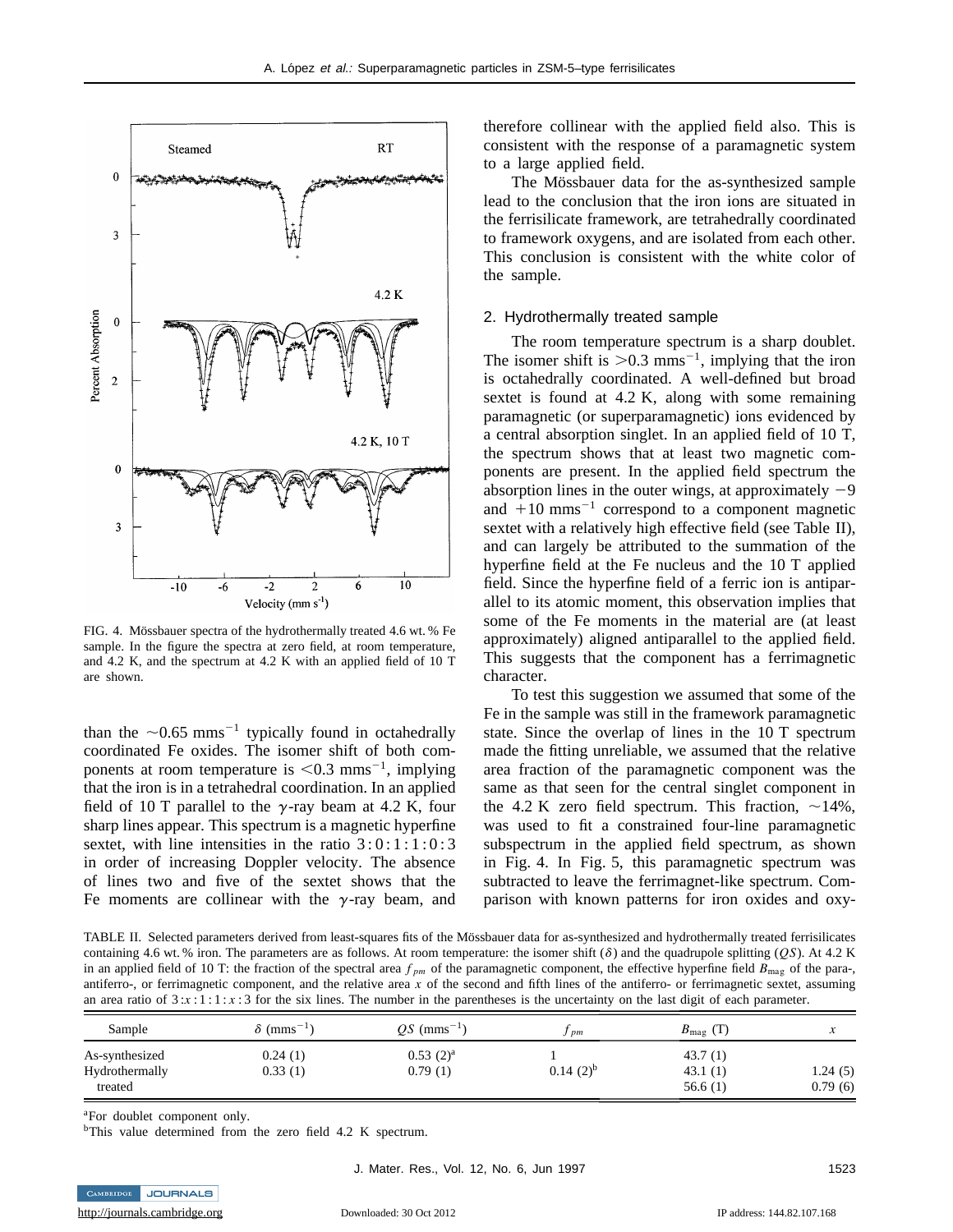hydroxides showed that the most similar one belongs to two-line ferrihydrite, the least crystalline of the recognized forms of ferrihydrite.<sup>16</sup> A simulated Mössbauer spectrum for two-line ferrihydrite in an applied field of 10 T is shown in Fig. 5. It is clear on inspection that although the line positions of the two spectra are quite similar, the line intensities do not correlate very well.

We conclude that for the hydrothermally treated sample  $\sim86\%$  of the Fe ions migrate out of the ferrisilicate lattice and form a new magnetic species. This species is disordered and ferrimagnet-like, and resembles two-line ferrihydrite.

# **C. AC susceptibility**

In this section the experimental  $\chi_{ac}$  results are described. In what follows only data on representative samples will be shown in the figures, since the granulometric information, mostly based on the out-of-phase  $\chi''$  data, will be extensively analyzed in Sec. IV. To facilitate the understanding of these results, we also present in the Appendix a short analysis of the expected susceptibility of a mixture of noninteracting paramagnetic ions and superparamagnetic particles.

The in-phase susceptibility  $\chi'$  of all the assynthesized samples closely followed the Curie law (see Fig. 6 for data of a representative sample). This fact, and the negligible out-of-phase susceptibility  $\chi''$ in the whole temperature range, are the characteristics of a paramagnet. The effective moments obtained from the Curie law range between 5.0 and 6.5  $\mu_B$  with an estimated error of  $\sim$ 10%, mainly due to the error in the determination of the iron content in the samples. Within this accuracy, these values are close to 5.9  $\mu$ <sub>B</sub>, which is the typical value for Fe(III) in tetrahedral environment.17 The as-synthesized 6.7 wt. % Fe sample



FIG. 5. Comparison of the experimental Mössbauer spectrum of the steamed 4.6 wt. % Fe sample, after subtraction of the paramagnetic component, with a simulated spectrum for two-line ferrihydrite.



FIG. 6. Temperature dependence of the in-phase ac susceptibility at 0.1 Hz of the as-synthesized 4.6 wt. % Fe sample together with the reciprocal of the in-phase component.

exhibits a sizeable rise in  $\chi''$  (data not shown) at the lowest temperatures, although, following the rule for the lower concentrations, no peak is observed in  $\chi'(T)$ . This rise in  $\chi''$  may be due to the formation of very small particles, and it would indicate that above a certain iron concentration the iron ions cannot be incorporated in the framework even in the as-synthesized state.

The steamed samples behaved as follows. For the 0.5 wt. % Fe sample, the ac susceptibility coincides with that of a paramagnet (Fig. 7). The temperature dependence of the in-phase susceptibility gives an effective moment per iron ion of 4.6  $\mu$ <sub>B</sub>. In the figure, it can be seen that the reciprocal of  $\chi'$  is slightly bent upward in the high temperature range. This effect is due to the diamagnetic contribution of the matrix, and its is particularly visible in this sample because, due to its low



FIG. 7. Temperature dependence of the in-phase and out-of-phase ac susceptibility at 119 Hz of the hydrothermally treated 0.5 wt. % Fe sample together with the reciprocal of the in-phase component. The slight bending of  $1/\chi'$  is due to diamagnetic contributions (see text).

CAMBRIDGE JOURNALS <http://journals.cambridge.org> Downloaded: 30 Oct 2012 IP address: 144.82.107.168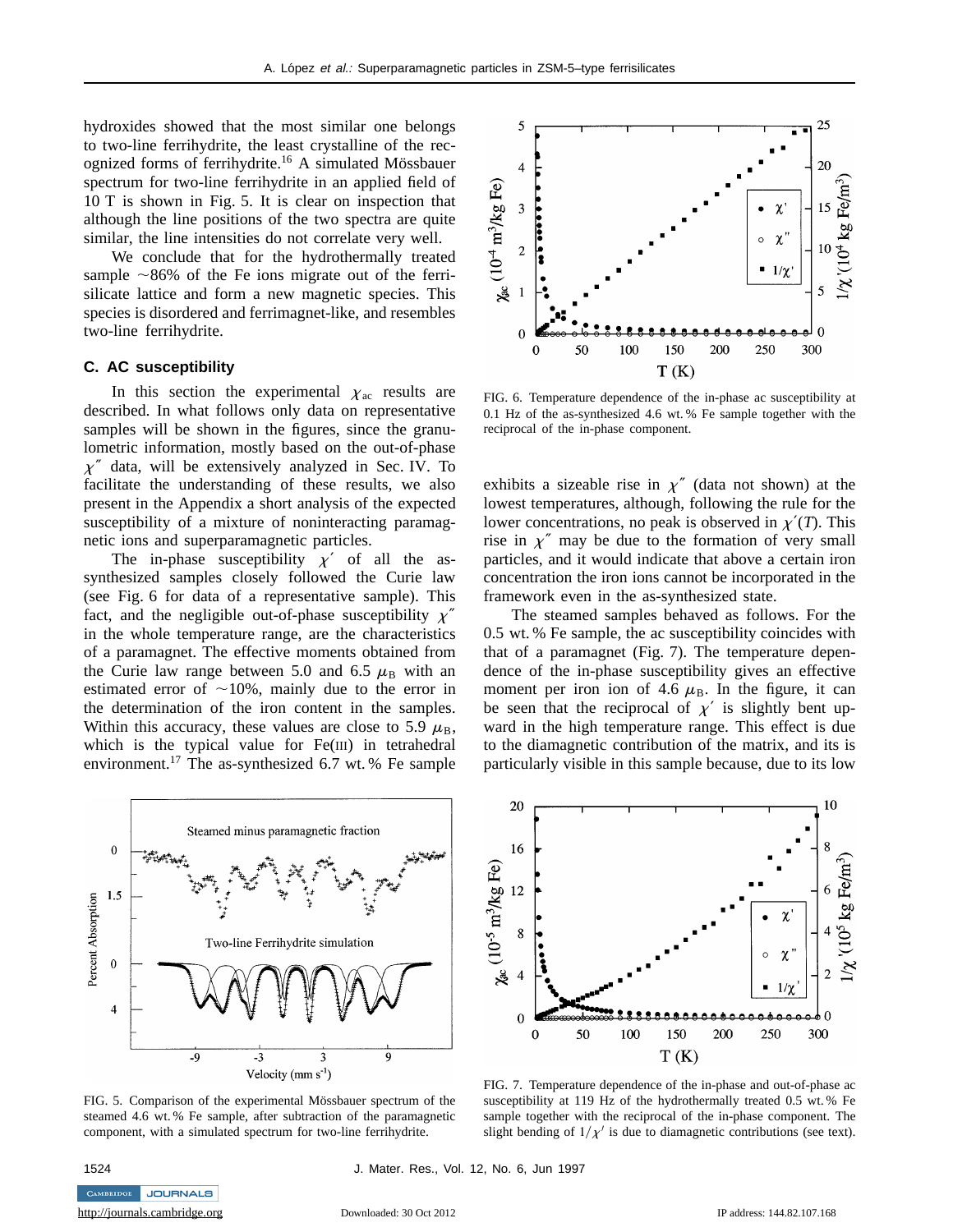iron concentration, its relative contribution is the highest compared with the iron paramagnetism.  $\chi''$  remains negligible in the whole temperature range, indicating the absence of relaxing entities.

The in-phase susceptibility of the steamed sample with 1.0 wt. % Fe also followed a Curie law over the full temperature range (data not shown). Nevertheless, the effective moment per iron ion results in 8.7  $\mu_{\rm B}$ . This fact, together with the small maximum observed in  $\chi''$ at low temperatures, indicates the presence of some very small particles starting to experience relaxation at those temperatures.

At high temperatures, the steamed samples with 1.5, 2.8, and 4.6 wt. % Fe all showed Curie law behavior (see Fig. 8 for data on a representative sample). The presence of an assembly of small magnetic particles was evidenced by a blocking maximum in  $\chi'$  at around 13 K, accompanied by a maximum in  $\chi''$  at slightly lower temperatures, and by the large effective moments determined from the Curie law: 17.0, 15.2, and 14.1  $\mu_B$ , respectively. At low temperatures there is a  $\chi'(T)$  rise which has no counterpart in  $\chi''(T)$ . This phenomenon, which has no relaxational character, is paramagneticlike, and is caused by the presence of entities with very low anisotropy energy, in particular the still isolated framework iron ions.

The steamed sample with 6.7 wt. % Fe showed the same behavior as the previous ones except for additional anomalies in  $\chi'$  and  $\chi''$  at about 100 K, suggesting the existence of a small fraction of large particles (data not shown).

#### **D. Field dependent magnetization**

The magnetization as a function of applied field of the measured as-synthesized samples follows a straight line (data not shown), as expected for Brillouin paramagnetism at low fields, up to the highest available field  $(5 T)$ .

The magnetization curves of the steamed samples are shown in Fig. 9. For the lowest iron content (0.4 wt. %) the magnetization closely follows that of a paramagnet, and up to 5 T, *M*(*H*) is linear. The *M*(*H*) curves of samples with 1.6, 2.8, 4.6, and 6.7 wt. % Fe look very similar. The magnetization of the sample with 1.0 wt. % Fe presents an intermediate behavior.

The magnetization curve of a system of noninteracting small magnetic particles can be fitted to a distribution of Langevin functions only if the thermal energy is much larger than the single particle anisotropy energy.<sup>18</sup> For this reason, as well as to get rid of remanences which did appear at lower temperatures, we have performed the *M*(*H*) measurements at the highest available temperature (290 K). We have attempted to fit the *M*(*H*) curves to sums of Langevin



FIG. 8. Temperature dependence of the ac susceptibility at 119 Hz of the hydrothermally treated 1.6 wt. % Fe sample. In the inset it is shown the temperature region where substantial magnetic relaxation takes place. The small tail at low temperature, which has no counterpart in  $\chi''(T)$ , is indicative of residual paramagnetism.

functions. However, since in all cases the magnetization at 5 T is far from saturation, it is impossible to rigorously determine the saturation magnetization, a necessary parameter for such calculation. The comparison between the magnetization curves for the different concentrations will inform us though about the magnetic character of the particles, as will be discussed in the next section.

#### **IV. DISCUSSION**

Before analyzing the effects produced by the hydrothermal treatments, we have shown that the starting, nonsteamed, ferrisilicates with iron contents between 0.4 and 4.6 wt. % behave as paramagnets due to their isolated Fe(III) ions.

The actual nature of the particles generated in the steamed samples is difficult to determine. The Mössbauer results pointing to two-line ferrihydrite agree with the microdiffraction experiments in that the particles present a low crystallinity. In spite of its intrinsic disorder, the published data for ferrihydrite indicate a trigonal unit cell with  $a = 0.508$  nm and  $c = 0.94$  nm.<sup>19</sup> Consequently, following the comment made in the introduction in the paper, strong difficulties appear in their identification, as they are entities with size of the order of the lattice parameter.

However, some information on the magnetic order of the particles can be obtained from the magnetization curves. If one assumes isolated iron ions, the magnetization will scale with the iron concentration and, as a function of applied field, will follow a unique paramagnetic Brillouin curve. If a fraction of the magnetic ions are present as antiferromagnetic particles, the

J. Mater. Res., Vol. 12, No. 6, Jun 1997 1525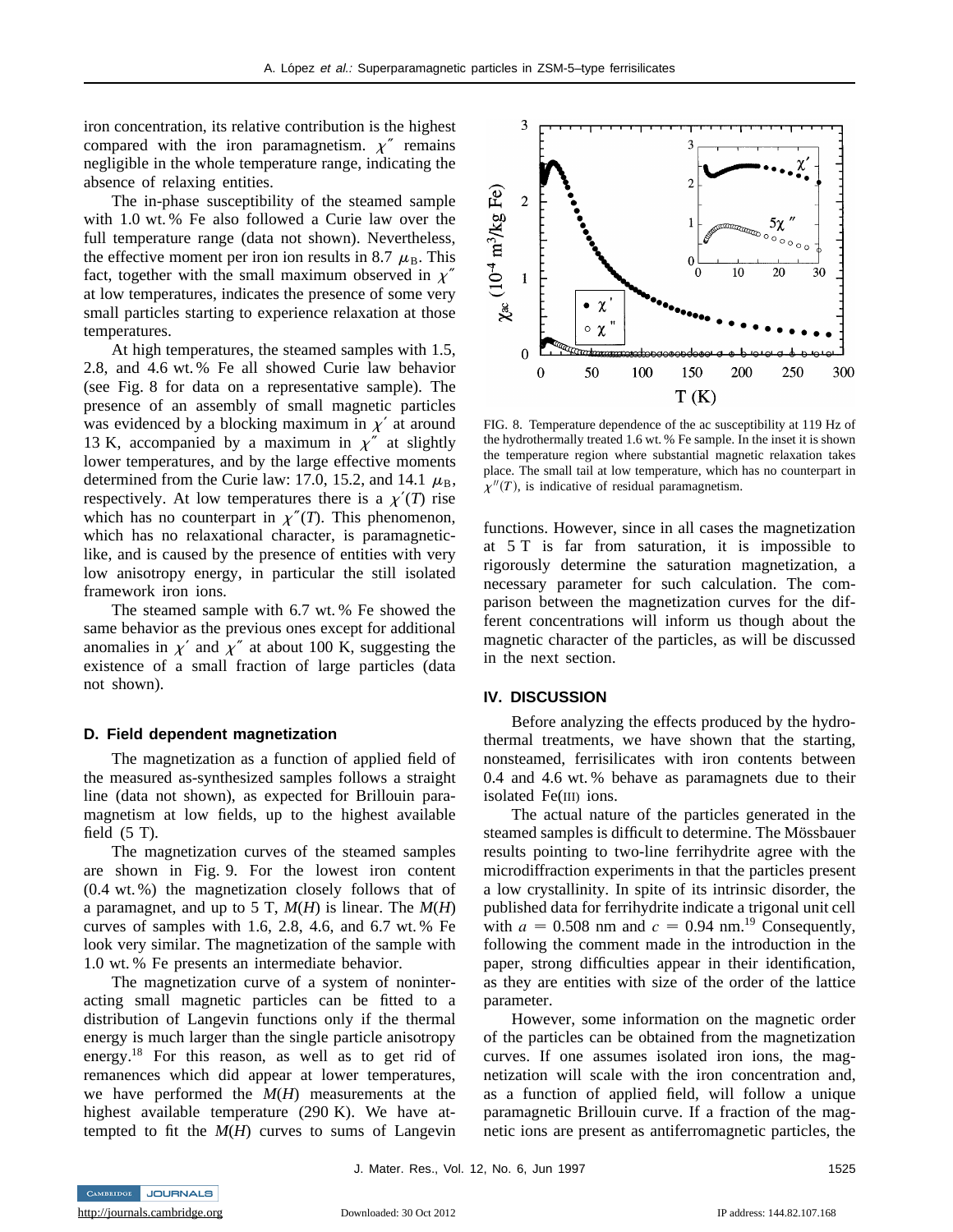

FIG. 9. Magnetization, expressed in relative units with respect to the iron amount, as a function of applied field, at 290 K for the hydrothermally treated samples. The accuracy of the magnetization values is limited, like the effective moments obtained from susceptibility (see text), by the error in the determination of the iron amount in each sample.

magnetization curve  $M(H)$  exhibits approximately (see Appendix) the same initial slope (initial susceptibility), but deviates downward with respect to the paramagnetic curve.<sup>20</sup> As can be seen our  $M(H)$  curves lie *above* the paramagnetic one (see Fig. 9), indicating that at least a fraction of particles present a ferro- or ferrimagnetic character.

As we are going to deal with the magnetic behavior of an assembly of magnetic particles, it is pertinent to estimate the importance of dipole-dipole interactions in order to make a reliable interpretation of the data. It is customary to define the quantity  $T_{\text{dip}} = (\mu_0/4\pi)$  (*m*)  $^{2}/k_{B}a^{3}$ , where *a* is a measure of the distance between pairs of dipole moments, *m* the magnetic dipole moment, and  $k_B$  the Boltzmann constant. Since a good estimate for  $\alpha$  is  $N^{-1/3}$ , being  $N$  the number of dipoles per unit volume, it results  $T_{\text{dip}} = (\mu_0/4\pi)(Nm^2/k_B)$ . This value is proportional to the Curie constant; therefore its calculation from the Curie law susceptibility is straightforward and circumvents any knowledge of the interdistance or the moment of the particles. In our case we obtain  $T_{\text{dip}} = 0.21$  K for the most concentrated sample, which is substantially lower than the temperatures in which the magnetic relaxation anomalies take place, making it reasonable the use of the noninteraction approximation.

In addition to the TEM characterization, we shall analyze the  $\chi_{ac}(T)$  data to obtain complementary information on the particle size distribution. Generally a relaxation time is associated to any magnetic particle in order to represent the probability of its magnetic moment for jumping over its anisotropy energy barrier. Although

the activation energy  $E$  of this process depends on many factors, including surface and shape effects, we shall make the customary assumption  $E = KV$ , where *K* is an effective anisotropy constant and *V* is the particle volume. The complex susceptibility of an assembly of noninteracting particles can be obtained by summing over the distribution of activation energies. In this way, both the in-phase and the out-of-phase components can be expressed as a function of the distribution. In our case we have made use of the expression for the out-of-phase component

$$
\chi''(T) = \frac{\pi}{6} \mu_0 \left( \frac{M_s^2 x_P}{3K \tilde{\rho}} \right) Df(D), \tag{1}
$$

which has been derived under the assumptions of Debye relaxation and Arrhenius temperature dependence of the relaxation times.<sup>21</sup> In this expression,  $\chi$  is the susceptibility per iron mass in the sample,  $x_P$  is the fraction of iron mass present in particles,  $\tilde{\rho}$  is the iron mass per unit volume in the particles,<sup>22</sup>  $M_s$  is the spontaneous magnetization of the particles, *D* is the diameter of a particle that becomes blocked at temperature *T*, which is expressed by

$$
D = \left[\frac{6k_B T}{\pi K} \ln\left(\frac{\nu_0}{\omega}\right)\right]^{1/3},\tag{2}
$$

where  $\nu_0$  is a preexponential factor and  $\omega/2\pi$  is the measuring frequency, and  $f(D)$  *dD* is the normalized volume fraction occupied by particles with diameters between *D* and  $D + dD$ . Following these expressions, if  $v_0$  and *K* are known parameters, the particle size distribution can easily be obtained from the  $\chi''(T)$  data.

Equation (1) implies that, for a given particle size distribution, the experimental  $\chi''(T, \omega)$  data, expressed as a function of the variable  $k_B T \ln(\nu_0/\omega)$ , must collapse into a master curve. Hence, the search for optimum collapsing of  $\chi^{\prime\prime}$  data allows one to determine the preexponential factor  $\nu_0$ . This method, unlike other ones based on  $\chi'$  data, is particularly useful for our systems since it is independent of the presence of nonrelaxing entities, in particular of paramagnetic character. For this purpose, our samples have been analyzed in the frequency range 0.1–120 Hz, yielding by this procedure a preexponential factor  $v_0 = 10^{13 \pm 0.5}$  Hz.

From Eq. (1) it also follows that the function  $f(D)$ is proportional to the function  $\chi''(T)/D$ . If the former is calculated after the size distributions determined by TEM, and the latter from the experimental susceptibility data, it is possible, by means of Eq. (2), to determine the effective anisotropy constant *K*. In our case the data obtained from TEM and  $\chi^{\prime\prime}$  have been fitted to gamma distribution functions whose identification allows to calculate *K*. The value obtained has been  $K = 2.2 \pm 0.2 \times$  $10^4$  J/m<sup>3</sup>, using the data for the sample with 2.8% Fe

CAMBRIDGE JOURNALS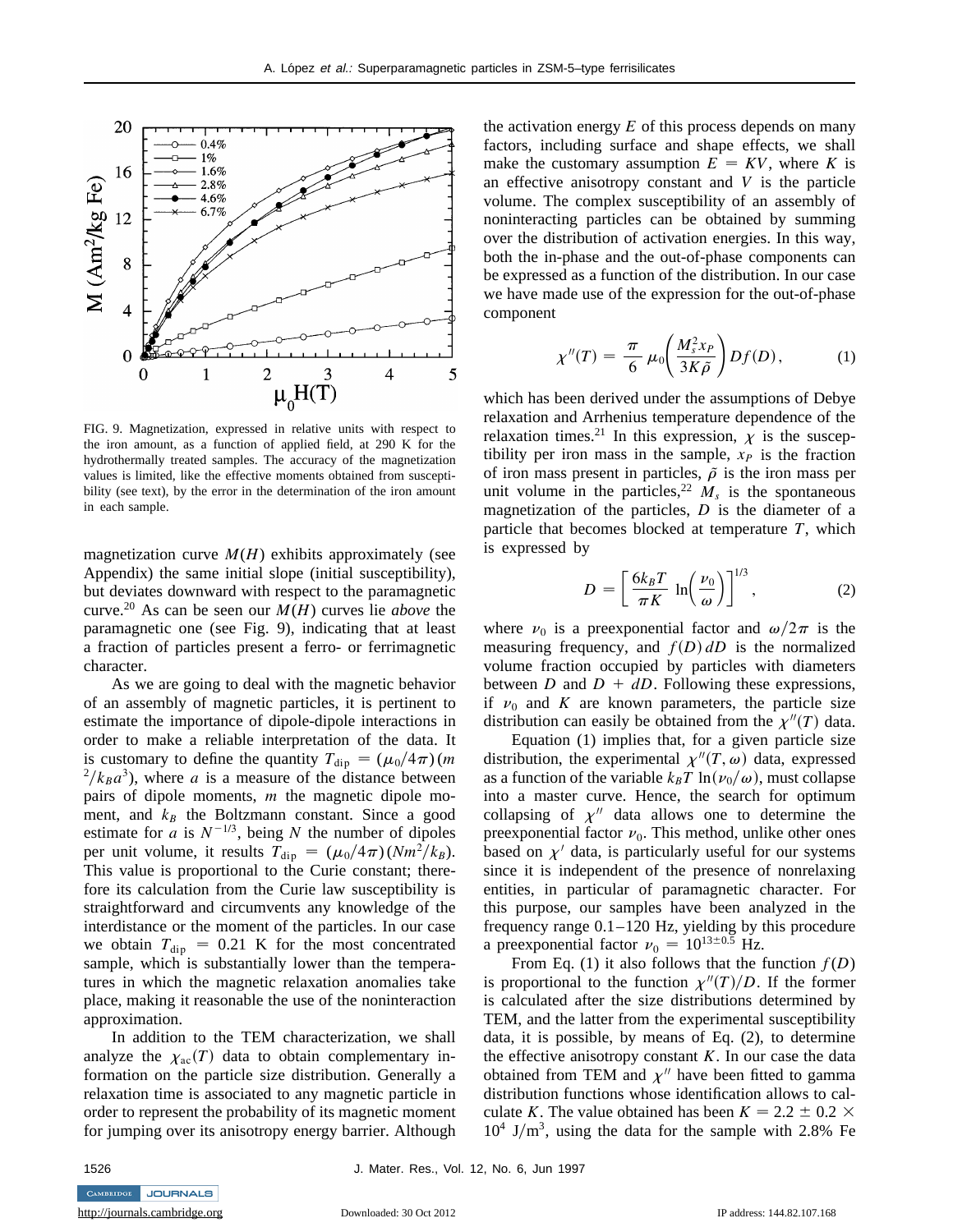

FIG. 10. Identification of the particle size distribution obtained from the TEM and  $\chi''(T)$  for the steamed sample of 2.8% Fe in order to determine the effective anisotropy constant *K*.

(identification shown in Fig. 10). From the very similar TEM results and since the same synthesis procedures have been used for the whole series of steamed samples, we find it reasonable to assume that the particles that they contain have same nature, hence we have treated all the  $\chi$ <sup>n</sup> data in the same way, viz., with the same *K*. This assumption, or, if it is possible in practice, any other determination of the anisotropy constant, confers to the  $\chi$ <sup>*n*</sup> treatment the ability of comparing particle size distributions among the studied samples. This type of *relative* granulometry is independent of the TEM results, as it is based on different phenomena, and, unlike the microscopical observations, informs simultaneously about the whole sample.

The so-obtained size distributions are presented in Fig. 11. In the steamed samples, the increase in iron concentration leads also to an increase in the number of particles per unit volume, while the size distribution itself seems not to be very much affected. Within the experimental error, this fact is also consistent with the TEM observations.

# **V. CONCLUSIONS**

All the studied ferrisilicates in the as-synthesized state possess isolated Fe(III) ions in framework sites. Only for the highest iron concentration (6.7 wt. %) a small fraction of the iron may be in a clustered nonframework state.

The effects of migration of iron atoms from the framework under hydrothermal treatment have been studied. A substantial fraction of iron is involved in the formation of nanosize particles whose composition is



FIG. 11. Particle size distributions obtained from the  $\chi''(T)$  analysis. In the vertical axis the distribution function  $f(D)$  multiplied by  $x_P$ and  $M_s^2$ , as it is directly obtained from Eq. (1), is represented. If the same  $M_s$  is assumed for the particles in all the samples, the higher the curves the higher the iron fraction  $x_p$  in particles. In particular, in the low iron content 1% Fe sample, there is little chance for the iron ions to aggregate into particles of detectable size. It is shown in the inset that the 6.7% Fe sample apparently contains a fraction of large particles, although in a small amount, whose effect is also visible in the small  $\chi(T)$  anomaly around 100 K mentioned in the text.

presumably two-line-ferrihydrite, the remainder being still smaller species that might include isolated inframework iron ions and very small iron-containing clusters. The particles formed are superparamagnetic at high temperature and become magnetically blocked around 15 K due to their magnetic anisotropy.

 $\chi_{ac}(T)$  and  $M(H)$  data indicate that the intraparticle magnetic ordering cannot be antiferromagnetic, at least if a spin uncompensation based on the random walk model  $(m \propto \mu n^{1/2})$ , as proposed by Néel, is considered. Instead, from Mössbauer,  $\chi(T)$  and  $M(T)$  data, it is concluded that it originates on intrinsic ferrimagnetism. The effective anisotropy constant resulting from a combined use of TEM and ac susceptibility is 2.2  $\pm$  0.2  $\times$  10<sup>4</sup> J/m<sup>3</sup>.

From several granulometric methods which make use of TEM,  $M(H)$ ,  $\chi_{ac}(T)$  data, it has been observed that for the lowest iron concentration the hydrothermally treated sample is still a paramagnet; however, above 1.5% Fe there is an increasing amount of small particles whose size distribution is apparently independent on the iron content. The TEM analysis shows that the particles are dispersed in the ferrisilicate crystallites and do not present aggregation.

With a suitable election of the magnetically active element and the structure of the molecular sieve, the system studied in this work may offer new possibilities for the production of nonaggregated small particle assemblies, of potential use as model systems in nanoparticle magnetism research.

J. Mater. Res., Vol. 12, No. 6, Jun 1997 1527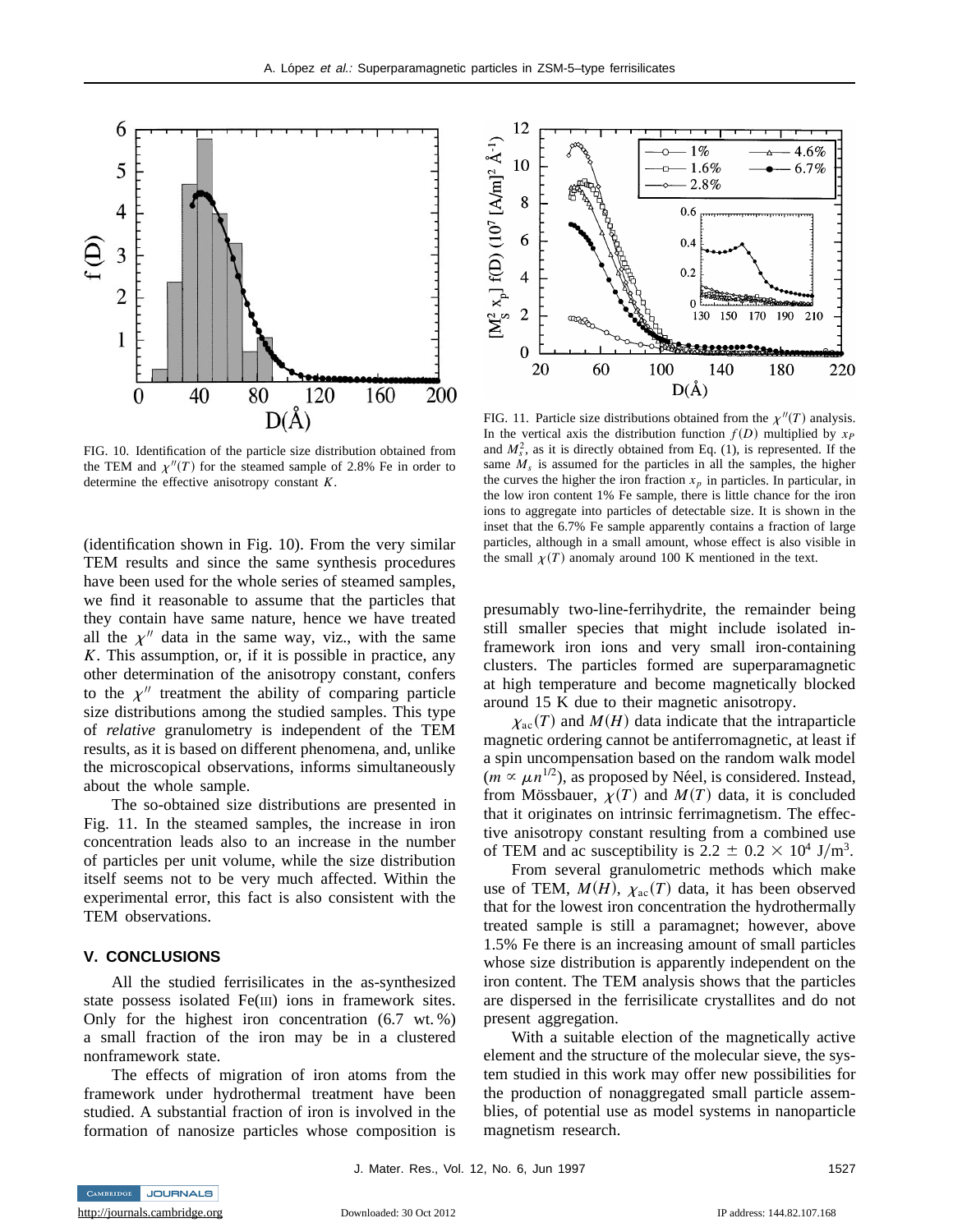# **ACKNOWLEDGMENTS**

This work has been financed by Diputación General de Aragón (DGA) under Project No. PIT0892 and by Fundación Ramón Areces. The authors are grateful to F. Luis for many fruitful discussions, J. L. G-P. Thanks CONSI  $+$  D (DGA) for a grant (BIT 1292).

### **REFERENCES**

- 1. R. W. Siegel, Nanostructured Mater. **3**, 1 (1993).
- 2. S. W. Charles and J. Popplewell, in *Ferromagnetic Materials,* edited by E. P. Wohlfarth (North Holland, Amsterdam, 1980), Vol. II.
- 3. T. Bitoh, K. Ohba, M. Takamatsu, T. Shirane, and S. Chikazawa, J. Phys. Soc. Jpn. **62**, 2583 (1993); C. L. Chien, Annu. Rev. Mater. Sci. **25**, 129 (1995).
- 4. J. W. Nemantsverdriet, in *Magnetic Properties of Fine Particles,* edited by J. L. Dormann and D. Fiorani (Elsevier, Amsterdam, 1992).
- 5. R. D. Shull, Nanostructured Mater. **2**, 213 (1993).
- 6. S. Kawi and B. C. Gates, in *Clusters and Colloids, From Theory to Applications,* edited by G. Schmid (VCH, Weinheim, Germany, 1994).
- 7. H. Topsøe, J. A. Dumesic, and S. Mørup, in *Applications of Mössbauer Spectroscopy, edited by R.L. Cohen (Academic Press,* New York, 1980), Vol. II.
- 8. A. Meagher, V. Nair, and R. Szostak, Zeolites **8**, 3 (1988).
- 9. R. T. Obermyer, L. N. Mulay, C. Lo, M. Oskooie-Tabrizi, and V. U. S. Rao, J. Appl. Phys. **53**, 2683 (1982).
- 10. J.L. García, F.J. Lázaro, C. Martínez, and A. Corma, J. Magn. Magn. Mater. 140-144, 363 (1995); J.L. García, A. López, F.J. Lázaro, C. Martínez, and A. Corma, J. Magn. Magn. Mater. **157 – 158**, 272 (1996).
- 11. F. J. Lázaro, J. L. García, V. Schünemann, Ch. Butzlaff, A. Larrea, and M. A. Załuska-Kotur, Phys. Rev. B **53**, 13 934 (1996).
- 12. R. Szostak, *Molecular Sieves, Principles of Synthesis and Identification* (Van Nostrand Reinhold, New York, 1989).
- 13. MFI is the name of the structure type, to which our ferrisilicates and the ZSM-5 zeolite are isomorphous. This structure contains pores of around 5.6 Å in diameter. For details see W.M. Meier and D. H. Olson, *Atlas of Zeolite Structure Types* (Butterworth-Heinemann, 1992).
- 14. R. J. Argauer and G. R. Landolt, U.S. Patent 3 702 886 (1972).
- 15. R. L. Garten, W. N. Delgass, and M. Boudart, J. Catal. **18**, 90 (1970).
- 16. Q. A. Pankhurst, Hyperfine Interactions **90**, 201 (1994).
- 17. A. Abragam and B. Bleaney, *Electron Paramagnetic Resonance of Transition Ions* (Oxford University Press, 1970).
- 18. H. D. Williams, K. O'Grady, M. El Hilo, and R. W. Chantrell, J. Magn. Magn. Mater. **122**, 129 (1993).
- 19. C. W. Childs, Z. Pflanzenernähr. Bodenk. **154**, 441 (1992).
- 20. If the intraparticle negative spin correlations are maintained, the saturation magnetization of the assembly, due only to spin uncompensations, is obviously smaller than in a paramagnet.
- 21. M. I. Shliomis and V. I. Stepanov, in *Relaxation Phenomena in Condensed Matter,* edited by W. Coffey, Advances in Chemical Physics Series, Vol. LXXXVII (John Wiley and Sons, 1994), p. 1. In the original paper, an extra factor  $\pi/18$  is apparently absent. Due to our low measuring frequencies, the parameter  $S(\sigma)$ appearing in the original paper has been taken as unity.
- 22. Although the nature of the particles is not completely known, in this work we used  $\tilde{\rho} = 2494$  kgFe/m<sup>3</sup> as it has been determined for ferrihydrite in J. M. D. Coey, J. Phys. Cond. Matter. **5**, 7297 (1993).
- 23. L. Néel, J. Phys. Soc. Jpn. 17, supp. B-I, 676 (1962). See also Q. A. Pankhurst and R. J. Pollard, J. Phys. Cond. Matter. **5**, 8487 (1993), and references therein.
- 24. See, for example, J. L. Dormann, Revue Phys. Appl. **16**, 275 (1981), and references therein.

#### **APPENDIX**

Both para- and superparamagnetic systems are, by definition, assemblies of noninteracting magnetic entities. For static measuring fields, the temperature dependence of their initial (zero field limit) susceptibility follows the Curie law

$$
\chi = \frac{\mu_0 N m^2}{3k_B T},\tag{A1}
$$

where  $N$  is the number of entities per unit volume, each one carrying a magnetic moment  $m$ , and  $k_B$  is the Boltzmann constant. In the case of paramagnets *m* equals the single ion magnetic moment  $\mu$ . In the case of superparamagnets, *m* represents the total magnetic moment of the particle which, depending on its size and internal magnetic ordering, may be some orders of magnitude greater than  $\mu$ . In dynamic measurements (ac susceptibility), when a zero out-of-phase  $\chi^{\prime\prime}$  component is observed, the in-phase component  $\chi'$  equals the static susceptibility. If, in addition, the ac measuring field is low, the  $\chi'$  observed in these systems approaches the initial susceptibility and can be interpreted in terms of the Curie law.

In real materials, when magnetically active ions are included in the synthesis and there is a chance for them to aggregate in some way to form small magnetic particles, the amount of magnetic ions per unit mass (or volume) is determined from the preparation conditions, while the number (alternatively the magnetic moment) of the particles is generally unknown. In spite of this, it is possible to retrieve some information from the susceptibility data by the following procedure. If the sample contains magnetic particles with a distribution of magnetic moments, the total susceptibility is

$$
\chi = \frac{\mu_0}{3k_B T} \sum n_i m_i^2, \qquad (A2)
$$

where  $n_i$  is the number of entities per unit volume, each one carrying a moment  $m_i$ . Nevertheless, if the experimental susceptibility is forced to follow Eq. (A1), taking as a value for *N*, the *known* number of ions per unit volume, we can define an effective moment per ion

$$
m_{\rm eff} = \left(\frac{\sum n_i m_i^2}{N}\right)^{1/2}.
$$
 (A3)

In the case of an assembly of  $N_p$  particles per unit volume, all identical, with *n* spins per particle,  $N =$ 

CAMBRIDGE JOURNALS